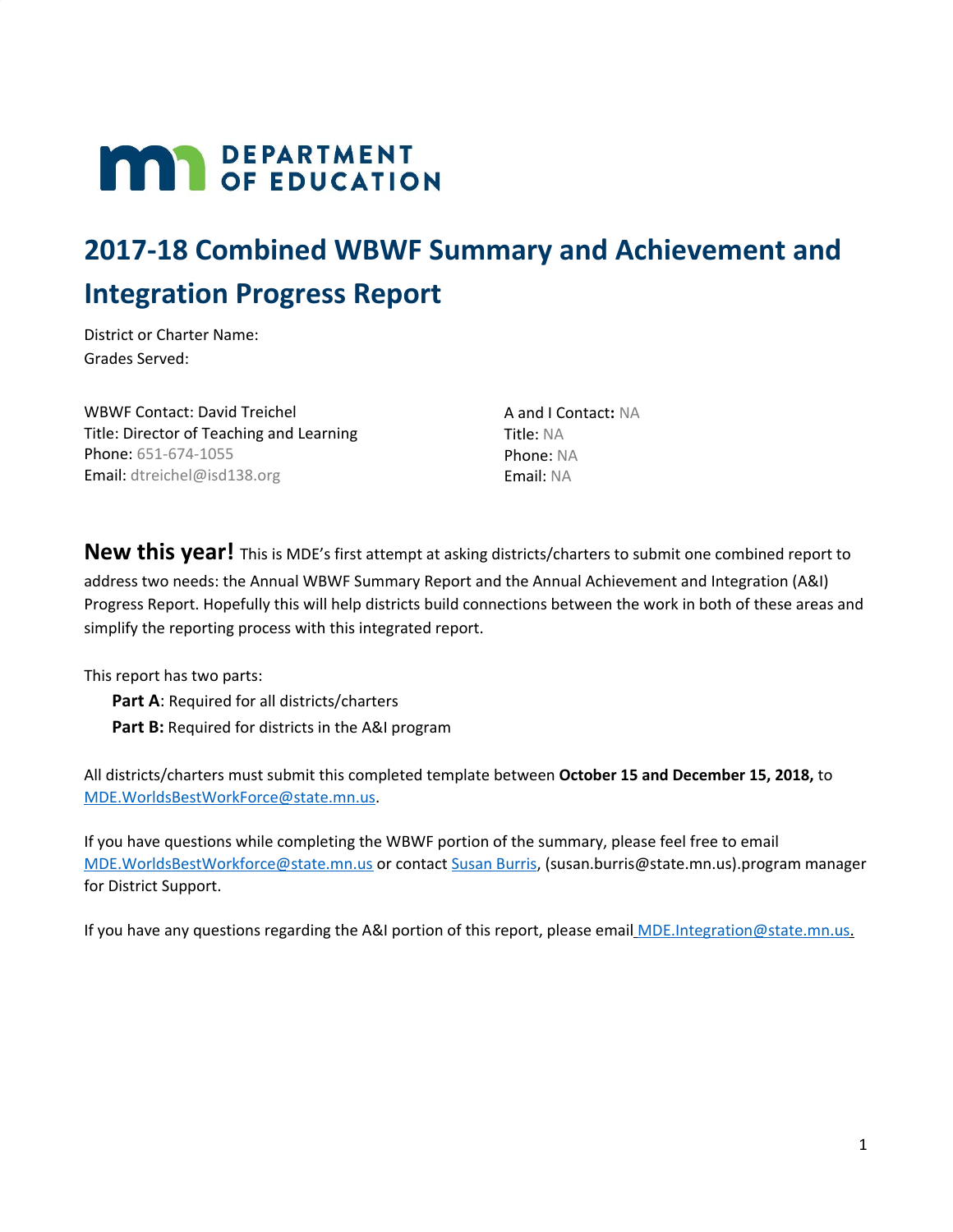# **Part A: Required for All Districts**

# **Annual Report**

**WBWF Requirement**: For each school year, the school board must publish a report in the local newspaper, by mail or by electronic means on the district website.

**A & I Requirement**: Districts must post a copy of their A & I plan, a preliminary analysis on goal progress, and related data on student achievement on their website 30 days prior to the annual public meeting.

➢ *Provide the direct website link to the district's WBWF annual report. If a link is not available, describe how the district disseminates the report to stakeholders.*

*WBWF [webpage](https://mn02210257.schoolwires.net/Page/343)*

➢ *Provide the direct website link to the A & I materials.*

## **Annual Public Meeting**

**WBWF Requirement**: School boards are to hold an annual public meeting to communicate plans for the upcoming school year based on a review of goals, outcomes and strategies from the previous year. Stakeholders should be meaningfully involved, and this meeting is to occur separately from a regularly scheduled school board meeting.

**A&I Requirement**: The public meeting for A & I is to be held at the same time as the WBWF annual public meeting.

➢ *Provide the date of the school board annual public meeting to review progress on the WBWF plan (and A&I plan for participating districts) for the 2017-18 school year. o October 30, 2018*

## **District Advisory Committee**

**WBWF Requirement**: The district advisory committee must reflect the diversity of the district and its school sites. It must include teachers, parents, support staff, students, and other community residents. Parents and other community residents are to comprise at least two-thirds of advisory committee members, when possible. The district advisory committee makes recommendations to the school board.

Complete the list of your district advisory committee members for the 2017-18 school year. Expand the table to include all committee members. Ensure roles are clear (teachers, parents, support staff, students, and other community residents).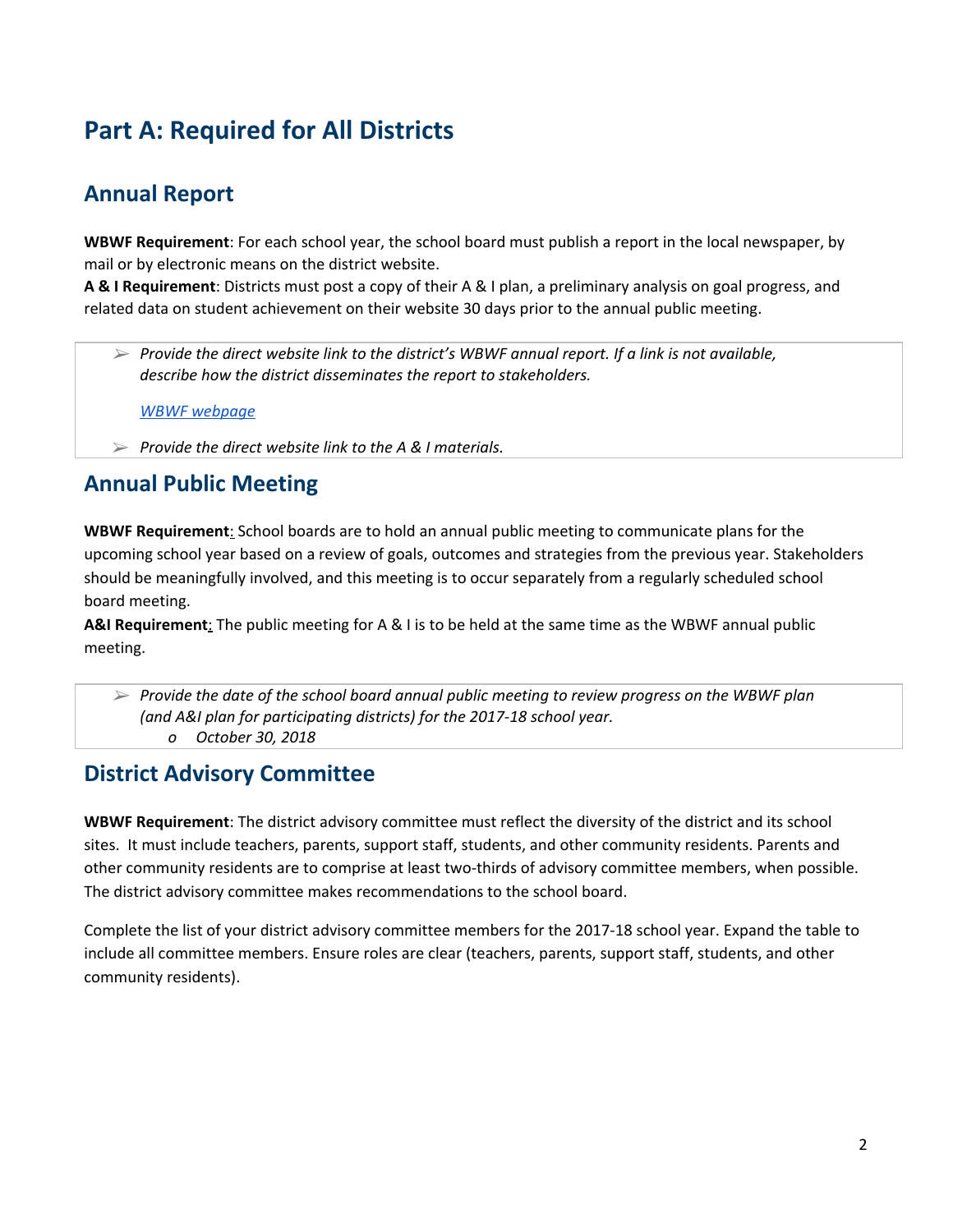| <b>District Advisory Committee</b><br><b>Members</b> | <b>Role in District</b>                         | Are they part of the Achievement<br>and Integration leadership team?<br>(Mark X if Yes) |
|------------------------------------------------------|-------------------------------------------------|-----------------------------------------------------------------------------------------|
| David Treichel                                       | Director of Teaching and<br>Learning            |                                                                                         |
| Dr. Deb Henton                                       | Superintendent                                  |                                                                                         |
| Dr. Lori Zimmerman                                   | <b>Elementary Principal</b>                     |                                                                                         |
| <b>Todd Tetzlaff</b>                                 | Middle School Principal                         |                                                                                         |
| Coleman McDonough                                    | <b>High School Principal</b>                    |                                                                                         |
| Stephanie Wendell                                    | <b>MS/HS Parent Representative</b>              |                                                                                         |
| Pamela Newbauer                                      | Middle School Teacher                           |                                                                                         |
| Juanita Worthley                                     | High School Teacher/parent                      |                                                                                         |
| <b>Tammi Grams</b>                                   | <b>Elementary Parent</b>                        |                                                                                         |
| Rebecca Whiting                                      | Middle and High School Parent<br>Representative |                                                                                         |
| <b>Jess Thelander</b>                                | <b>Business Representative</b>                  |                                                                                         |
| <b>Tyler Whiting</b>                                 | <b>Student Representative</b>                   |                                                                                         |
| Denise Besch                                         | <b>Instructional Coach</b>                      |                                                                                         |
| <b>Michelle Trunk</b>                                | <b>Instructional Coach</b>                      |                                                                                         |

## **Equitable Access to Excellent Teachers**

**WBWF Requirement:** WBWF requires districts to have a process in place to ensure low-income students, students of color, and American Indian students are not taught at disproportionate rates by ineffective, inexperienced, and out-of-field teachers. The legislation also requires that districts have strategies to increase equitable access to effective and diverse teachers.

While districts may have their own local definitions, please note the definitions developed by Minnesota stakeholders during the Every Student Succeeds Act (ESSA) state plan development process:

● An **ineffective teacher** is defined as a teacher who is not meeting professional teaching standards as defined in local teacher development and evaluation (TDE) systems.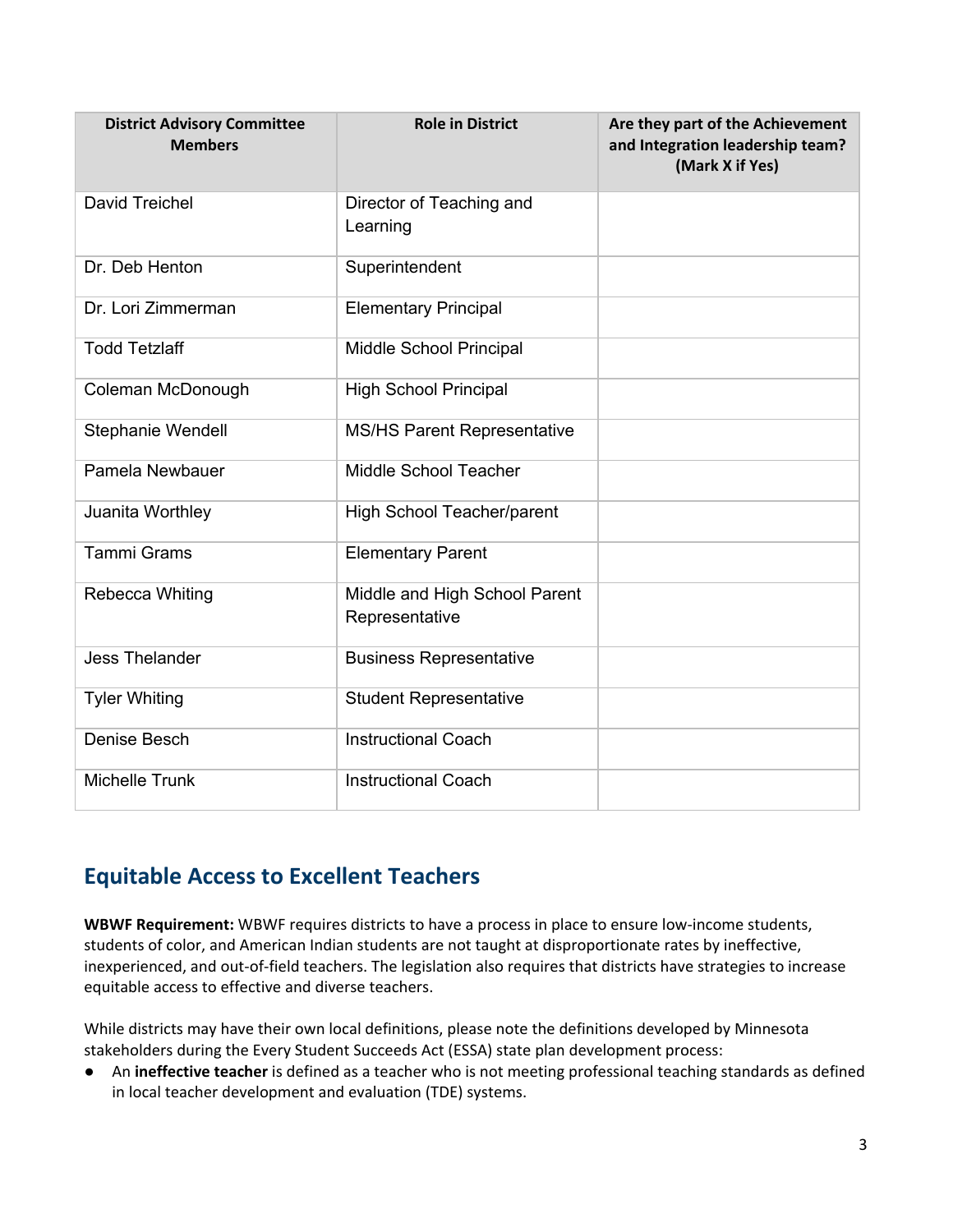- An **inexperienced teacher** is defined as a licensed teacher who has been employed for three or less years.
- An **out-of-field teacher** is defined as a licensed teacher who is providing instruction in an area which he or she is not licensed.

*Respond to the questions below. Limit response to 400 words. Bulleted points are welcome and appreciated.* ➢ *Equitable Access to Experienced, Effective, and In-Field Teachers*

- *o Who is included in the conversations to review equitable access data and when do these occur?*
- *o What gaps, if any, has the district found related to equitable access for low-income students, students of color or American Indian students? What data did the district use?*
- *o What are the root causes contributing to your gaps?*
- *o What strategies has the district put in place to improve access for low-income students, students of color, and American Indian students to experienced, effective, and in-field teachers?*
- ➢ *Access to Diverse Teachers*
	- *o What has the district discovered related to student access to teachers who reflect the diversity of enrolled students in the district?*
	- o *What efforts are in place to increase the diversity of the teachers in the district?*

The Director of Teaching and Learning annually reviews with district leadership and district advisory committees teacher/student distribution of all subgroups in relation to teacher qualifications. The superintendent and school board identify resources during the comprehensive budget process to equitably distribute highly qualified teachers. Through student achievement gap data analysis, teacher and parent feedback, the district leadership team was able to identify and confirm a need to provide more experienced support staff for American Indian students.

North Branch Area Public Schools (NBAPS) utilizes the instructional support team and Professional Learning Communities at each school to support learning and increase use of effective instructional strategies in each classroom for all learners. NBAPS new teacher induction program wraps instructional supports and experienced teacher mentors for each new teacher through their non-tenure years to ensure all students are receiving the most prepared and experienced teachers.

During the 2017-2018 school year 90.3% of the students were White, 3.7% Hispanic or Latino, 0.9% American Indian or Alaska Native, 2.0% Asian, 1.0% Black or African American, and 2.2% two or more races. The diversity of staff closely matches the student demographics. The percentage of students receiving free and reduced price lunches is the highests at the elementary level. Knowing this, building and district leadership ensure experienced teachers and support staff are in place and available for students who are "at-risk".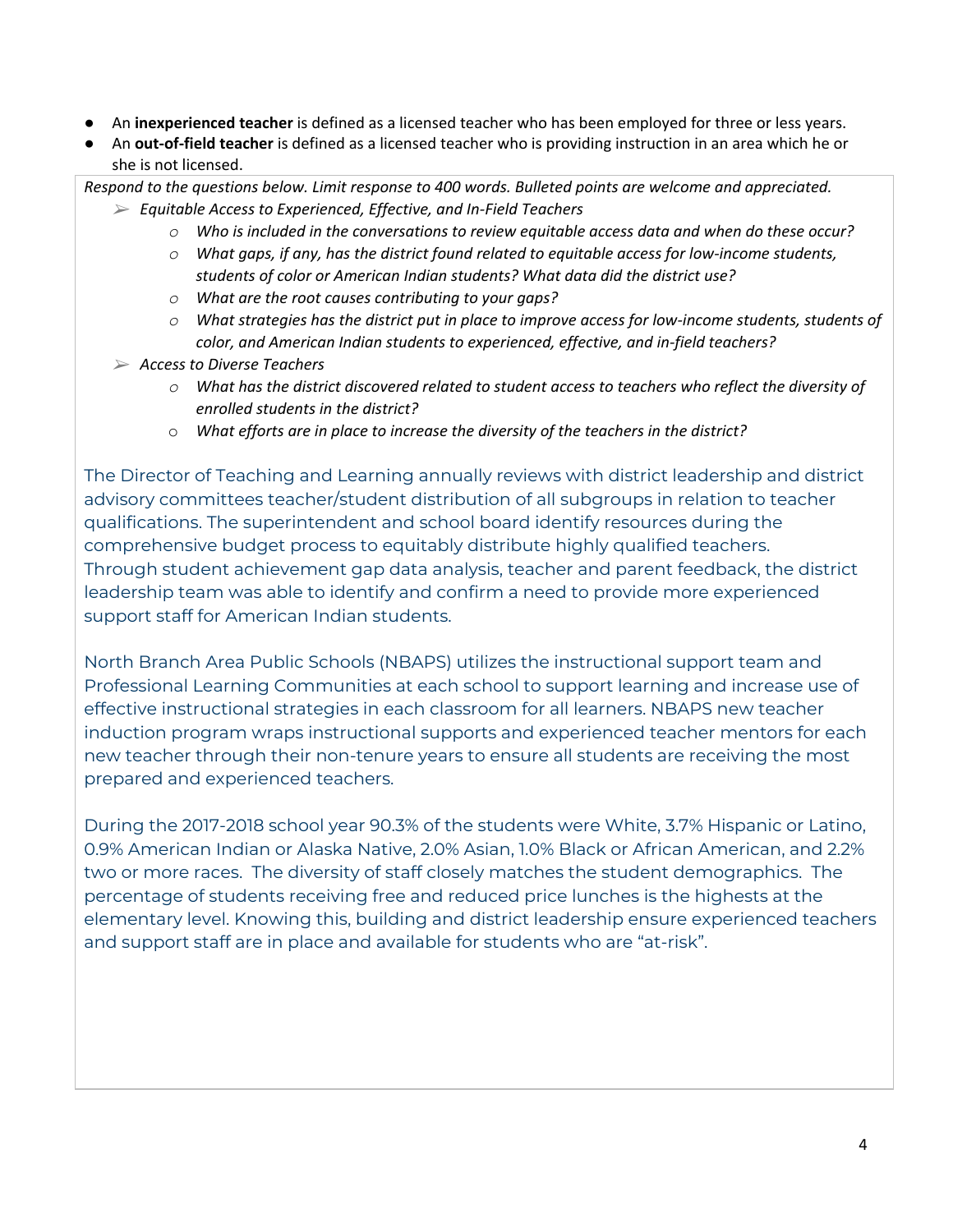# **Local Reporting of Teacher Equity Data**

Please check the box below to confirm that you have publicly reported your data as described below.

Districts are required to publicly report data on an annual basis related to equitable teacher distribution, including data on access for low-income students, students of color, and American Indian students to effective, experienced, and in-field teachers. Beginning with the December 2019 WBWF summary report submission, districts will be required to provide an assurance that this data is being publicly reported.

For this 2017-18 WBWF summary report submission, please check the box if your district publicly reported this data.

☑ District/charter publicly reports data on an annual basis related to equitable teacher distribution, including data on access for low-income students, students of color, and American Indian students to effective, experienced, and in-field teachers.

# **Assurance Required Only for Districts/Charters with Comprehensive or Targeted Support (TSI or CSI) Schools**

Districts or charters with schools identified as *comprehensive* or *targeted* support and improvement (CSI or TSI) under the new Minnesota North Star Accountability System are required to provide the assurance below.

☑ My district has a CSI or TSI school and support for required school improvement activities for each identified school in progress during the 2018-19 school year.

District/charter requirements can be found in the checklists posted on the MDE [website](https://education.mn.gov/MDE/dse/account/res/).

## **Goals and Results**

SMART goals are: specific and strategic, measurable, attainable (yet rigorous), results-based and time-based. Districts may choose to use the data profiles provided by MDE in reporting goals and results or other locally-determined measures.

#### **All Students Ready for School**

| $\Box$ WBWF Goal Only $\Box$ WBWF /A & I Goal | <b>Result</b>                    | <b>Goal Status</b>      |
|-----------------------------------------------|----------------------------------|-------------------------|
| The percentage of all students                | In the Spring of 2018, 43.8% of  | Check one of the        |
| enrolled Oct. 1st in a PreSchool              | all students enrolled in a       | following:              |
| Readiness Class (Ages 4 & 5) at               | <b>PreSchool Readiness Class</b> |                         |
| <b>North Branch Area Education</b>            | (Ages 4 and 5) at North Branch   | <b>Multi-Year Goal:</b> |
| Center who are "on target" as                 | Area Education Center were "on   | $\Box$ On Track         |
| measured by the Letter Sound                  | target" as measured by the       | $\Box$ Not On Track     |
| Fluency (LSF) test will increase              |                                  |                         |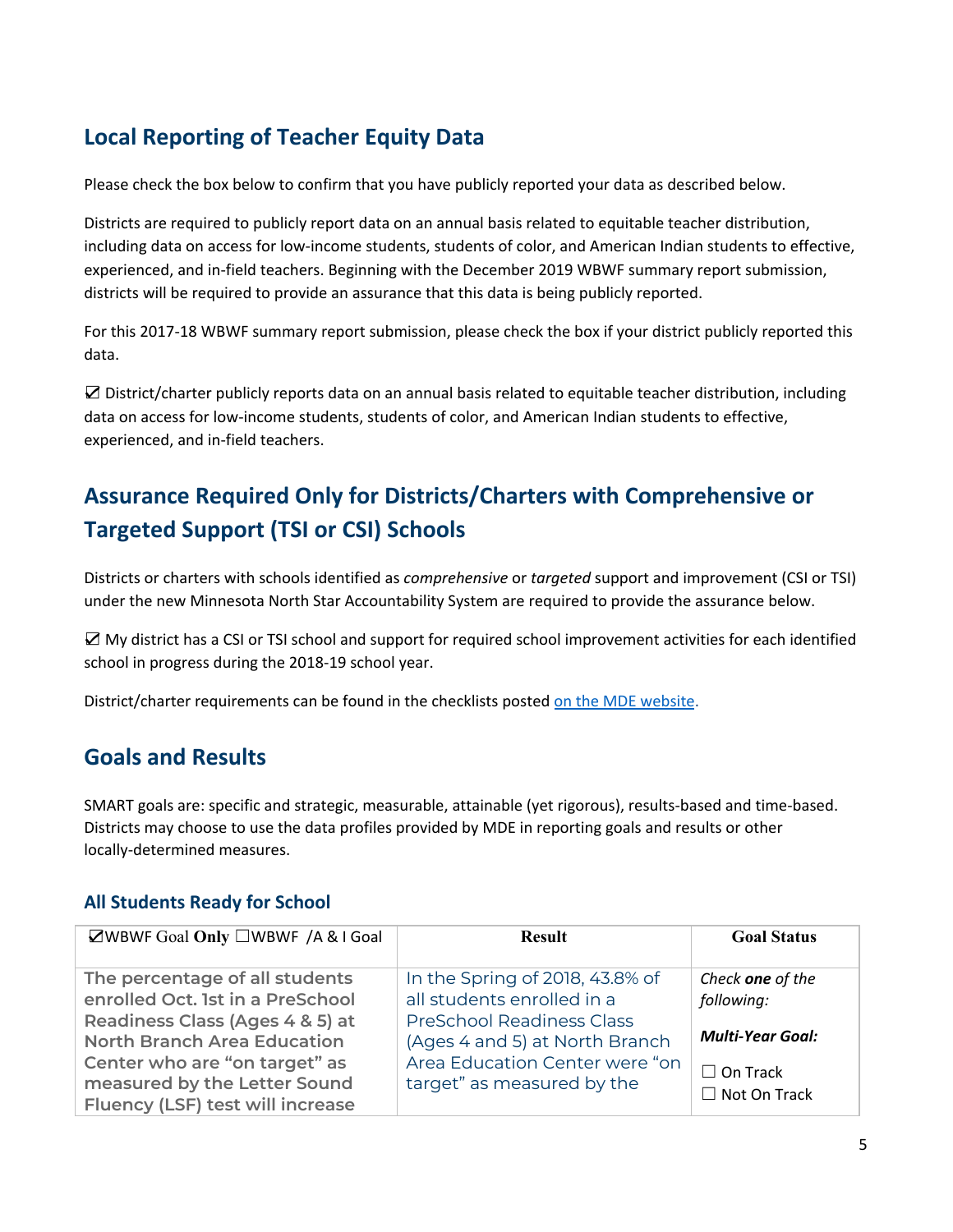| from 39% spring of 2017 to 60% by<br>spring 2018. | Letter Sound Fluency test. | <b>One-Year Goal</b>                                                      |
|---------------------------------------------------|----------------------------|---------------------------------------------------------------------------|
|                                                   |                            | $\Box$ Goal Met<br><b>⊠Goal Not Met</b>                                   |
|                                                   |                            | $\Box$ District/charter<br>does not enroll<br>students in<br>kindergarten |

*Bulleted narrative is appreciated. 200-word limit.*

- What data have you used to identify needs in this goal area? How is this data disaggregated by *student groups?*
- *● What strategies are in place to support this goal area?*
- *● How well are you implementing your strategies?*
- *● How do you know whether it is or is not helping you make progress toward your goal?*
- Fall kindergarten data indicates that many students are not coming to kindergarten meeting fall benchmark targets in early literacy. Letter sound fluency is one measure for us to easily track where kids are at in this area. We can disaggregate this data by classroom, gender, or SPED status.
- Currently, we are moving from on-demand assessments (Individual Growth and Development Indicators) to more authentic, embedded assessment (Teaching Strategies Gold). As a result, we will have different data for students in the area of literacy.
- Given the number of students coming to kindergarten meeting fall benchmark targets, we have chosen to move our school readiness goal to one of ensure that students are screened as early as possible so that we can reach students/families sooner and prior to kindergarten entry if they need supports, interventions, or even access to preschool programs. We are increasing our outreach to families of children turning 3 as well as our marketing/outreach to other agencies with whom those families might be in contact - clinics, child care providers, faith communities, businesses and social media. We will know we have been successful when we screen a greater percentage of our 3 year old children.

| $\boxtimes$ WBWF Goal Only $\square$ WBWF /A & I Goal | <b>Result</b>                     | <b>Goal Status</b>      |
|-------------------------------------------------------|-----------------------------------|-------------------------|
| The percentage of all students                        | In the Spring of 2018, 57% of all | Check one of the        |
| enrolled Oct. 1st in grade 3 at                       | students enrolled Oct. 1st in     | following:              |
| <b>Sunrise River Elementary School</b>                | grade 3 at North Branch Area      |                         |
| who are proficient as measured                        | Public Schools - Sunrise River    | <b>Multi-Year Goal:</b> |
|                                                       | Elementary School were            |                         |

#### **All Students in Third Grade Achieving Grade-Level Literacy**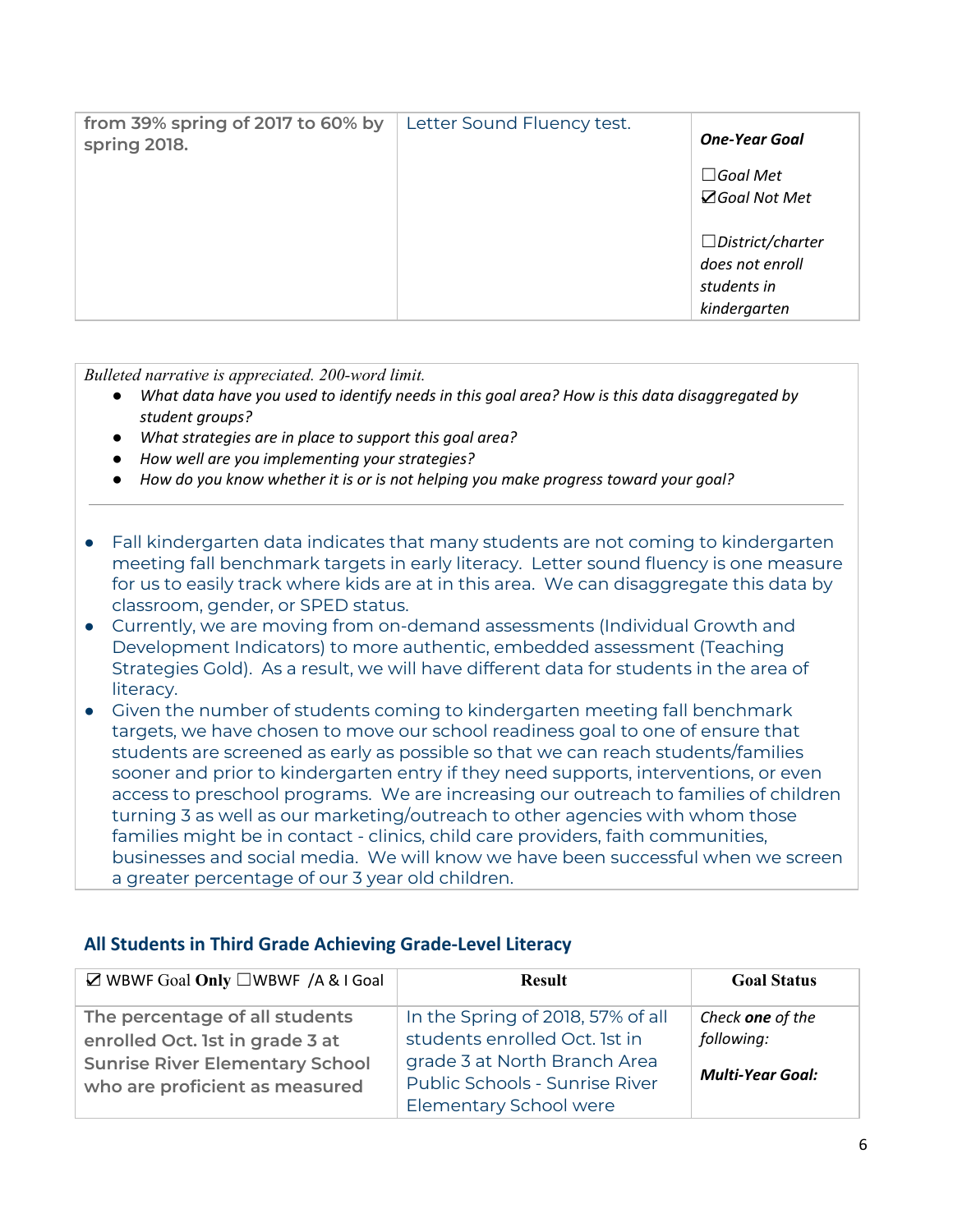| by the Reading Minnesota                                               | proficient as measured by the | $\Box$ On Track                                                   |
|------------------------------------------------------------------------|-------------------------------|-------------------------------------------------------------------|
| <b>Comprehensive Assessment</b>                                        | Reading MCA.                  | $\Box$ Not On Track                                               |
| (MCA) will increase from 59.9% in<br>spring of 2017 to at least 71% in |                               | <b>One-Year Goal</b>                                              |
| spring of 2018.                                                        |                               | $\Box$ Goal Met                                                   |
|                                                                        |                               | <b>⊠Goal Not Met</b>                                              |
|                                                                        |                               | $\Box$ District/charter<br>does not enroll<br>students in grade 3 |

*Bulleted narrative is appreciated. 200 word limit.*

- What data have you used to identify needs in this goal area? How is this data disaggregated by student *groups?*
- *● How is this data disaggregated by student groups?*
- *● What strategies are in place to support this goal area?*
- *● How well are you implementing your strategies?*
- *● How do you know whether it is or is not helping you make progress toward your goal?*

NBAPS continuously examines data such as MCA, FAST measurements, including aReading and intervention assessments from progress monitoring, Tier II and III interventions, formative and summative data, classroom walkthrough evidence, attendance and behavior data. The Sunrise leadership team in consultation with SCRED and district staff examine trend data at year's end in preparation for setting goals and aligning supports to meet needs. The data is disaggregated to determine root causes. The leadership team takes a deeper dive into two categories (Free and Reduced and Special Education) since our n value for other categories falls below state reporting thresholds. That is not to say we do not examine the data, but we prioritize data and services to maximize staffing and support costs.

Early, frequent intervention is a focus for NBAPS starting with communication to families and area service providers. It is vital to communicate effective strategies for the home and attract families to NBAPS early schooling options. Our instructional growth model is standards driven; supported by PLCs and the Instructional Support Team. Building and district level data teams assess benchmarking data, walkthrough data, classroom formative and summative data, and behavior and support data throughout the year to determine impact on achievement.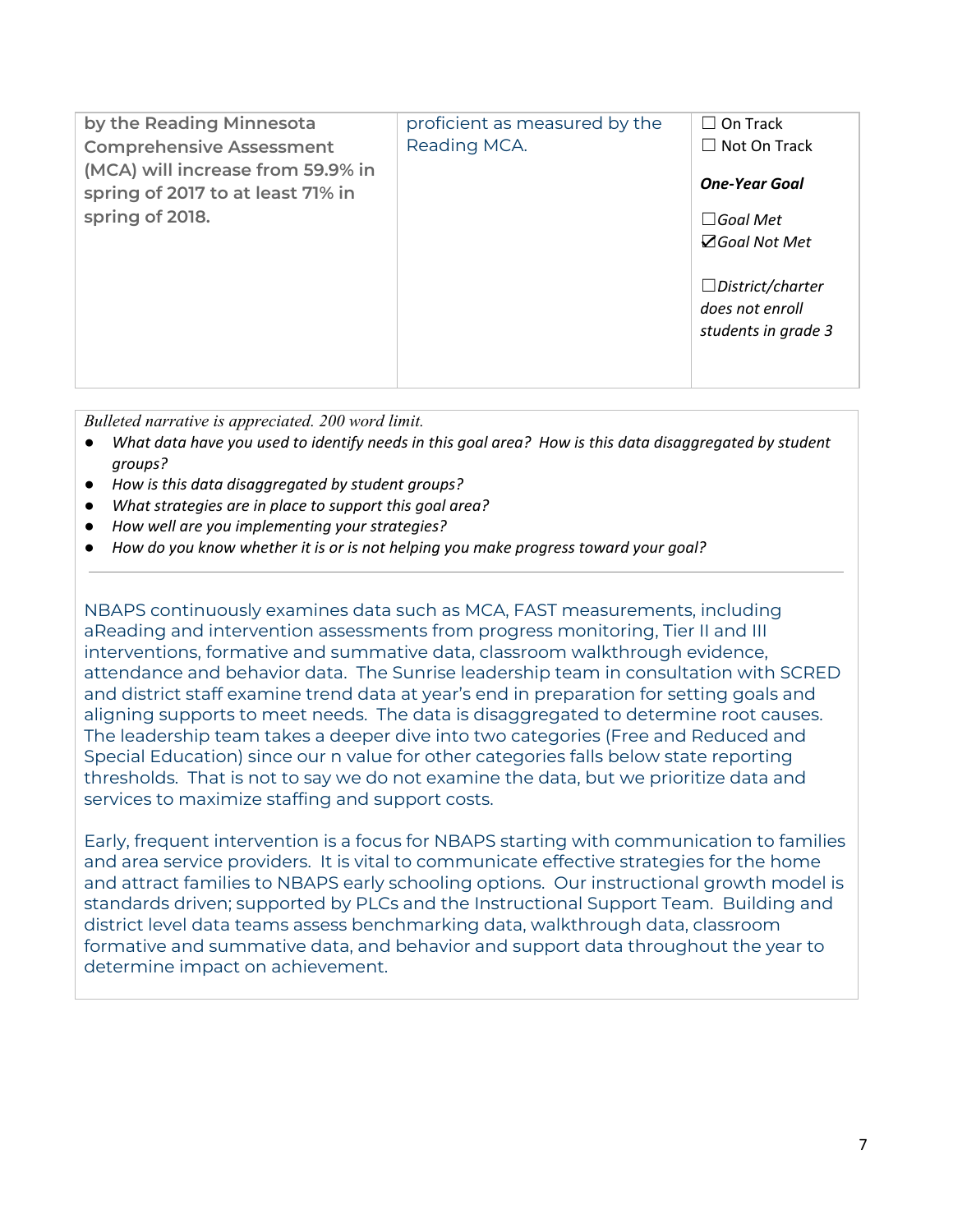#### **Close the Achievement Gap(s) Between Student Groups**

| ⊠ WBWF Goal Only □WBWF /A & I Goal                                                                                                                                                                                                                          | <b>Result</b>                                                                                                                                 | <b>Goal Status</b>                                                                                                                                               |
|-------------------------------------------------------------------------------------------------------------------------------------------------------------------------------------------------------------------------------------------------------------|-----------------------------------------------------------------------------------------------------------------------------------------------|------------------------------------------------------------------------------------------------------------------------------------------------------------------|
| In order to close the math<br>achievement gap the number of<br>students receiving Free and<br>Reduced (F&R) lunches that are<br>proficient on the Math MCA in<br>grades 3-8 and 11 will increase<br>6.1% per year over the next seven<br>years.             | In the Spring of 2018, students<br>receiving F&R lunches that<br>were proficient on the Math<br>MCA in grades 3-8 and 11<br>decreased 2.3%    | Check one of the<br>following:<br><b>Multi-Year Goal:</b><br>$\Box$ On Track<br>⊠ Not On Track<br><b>One-Year Goal</b><br>$\Box$ Goal Met<br>$\Box$ Goal Not Met |
| In order to close the reading<br>achievement gap the number of<br>students that are receiving Free and<br>Reduced (F&R) lunches that are<br>proficient on the Reading MCA in<br>grades 3-8 and 10 will increase 5.6%<br>per year over the next seven years. | In the Spring of 2018, students<br>receiving F&R lunches that<br>were proficient on the Reading<br>MCA in grades 3-8 and 11<br>decreased .1%. |                                                                                                                                                                  |

*Bulleted narrative is appreciated. 200-word limit.*

- *● What data have you used to identify needs in this goal area?*
- *● How is this data disaggregated by student groups?*
- *● What strategies are in place to support this goal area?*
- *● How well are you implementing your strategies?*
- *● How do you know whether it is or is not helping you make progress toward your goal?*

Academic achievement between high performing groups and low performing groups continues to be a focus for North Branch Area Public Schools. Students receiving special education services and students receiving free and or reduced lunches continue to underperform when compared to their peers. Continuous review of attendance, behavior, classroom walkthrough data, classroom formative and summative data, MCA data along with teacher feedback used by district and building level problem solving and leadership teams assist in determining root cause as well as progress toward goals.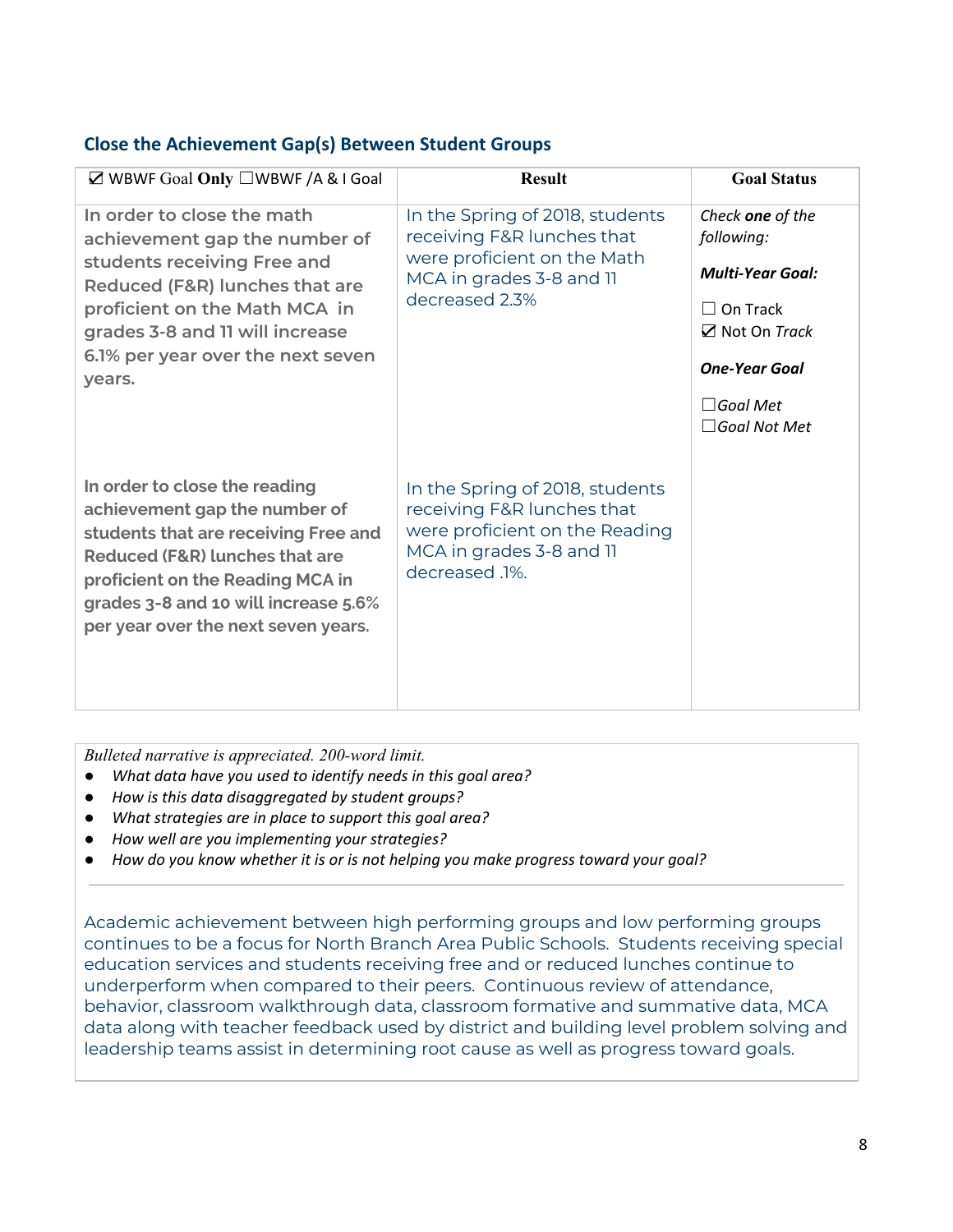Positive Behavior Interventions and Supports are in place across the district. The Early Childhood program is in the first full year of implementing the Pyramid Model supporting social-emotional competence in young children. Middle-Level leadership continues to support academic and behavior supports through their RED (Respectful, Enthusiastic and Determined) initiatives. While the high school saw the number of F's 9th-grade students were earning in half through the work of BARR (Building Assets Reducing Risks) team. Our instructional growth model for improving teacher instruction, re-envisions professional learning communities, well developed new teacher induction program are just some of the additional ways NBAPS teams are attempting to close the achievement gap.

#### **All Students Career- and College-Ready by Graduation**

| $\boxtimes$ WBWF Goal Only $\square$ WBWF /A & I<br>Goal                                                                                                                                                                                                                                   | <b>Result</b>                                                                       | <b>Goal Status</b>                                                                                                                                                        |
|--------------------------------------------------------------------------------------------------------------------------------------------------------------------------------------------------------------------------------------------------------------------------------------------|-------------------------------------------------------------------------------------|---------------------------------------------------------------------------------------------------------------------------------------------------------------------------|
| In order to prepare all students<br>for college and/or career, the<br>percentage of students meeting<br>all four college readiness<br>benchmarks will increase from<br>19% in 2015-16 to 24% in 2018-2019<br>school year measured by the ACT<br>to ensure career and college<br>readiness. | 25% of all students taking the<br>ACT met all four college<br>readiness benchmarks. | Check one of the<br>following:<br><b>Multi-Year Goal:</b><br>$\Box$ On Track<br>$\Box$ Not On Track<br><b>One-Year Goal</b><br>$\sqrt{ }$ Goal Met<br>$\Box$ Goal Not Met |

*Bulleted narrative is appreciated. 200 word limit.*

- What data have you used to identify needs in this goal area? How is this data disaggregated by student *groups?*
- *● What strategies are in place to support this goal area?*
- *● How well are you implementing your strategies?*
- *● How do you know whether it is or is not helping you make progress toward your goal?*

Preparing learners for career/college is our focus for all staff and students. Conversations begin at elementary school and progress through years in the development of the student's career and college readiness plan in the 9th through 12 grades culminating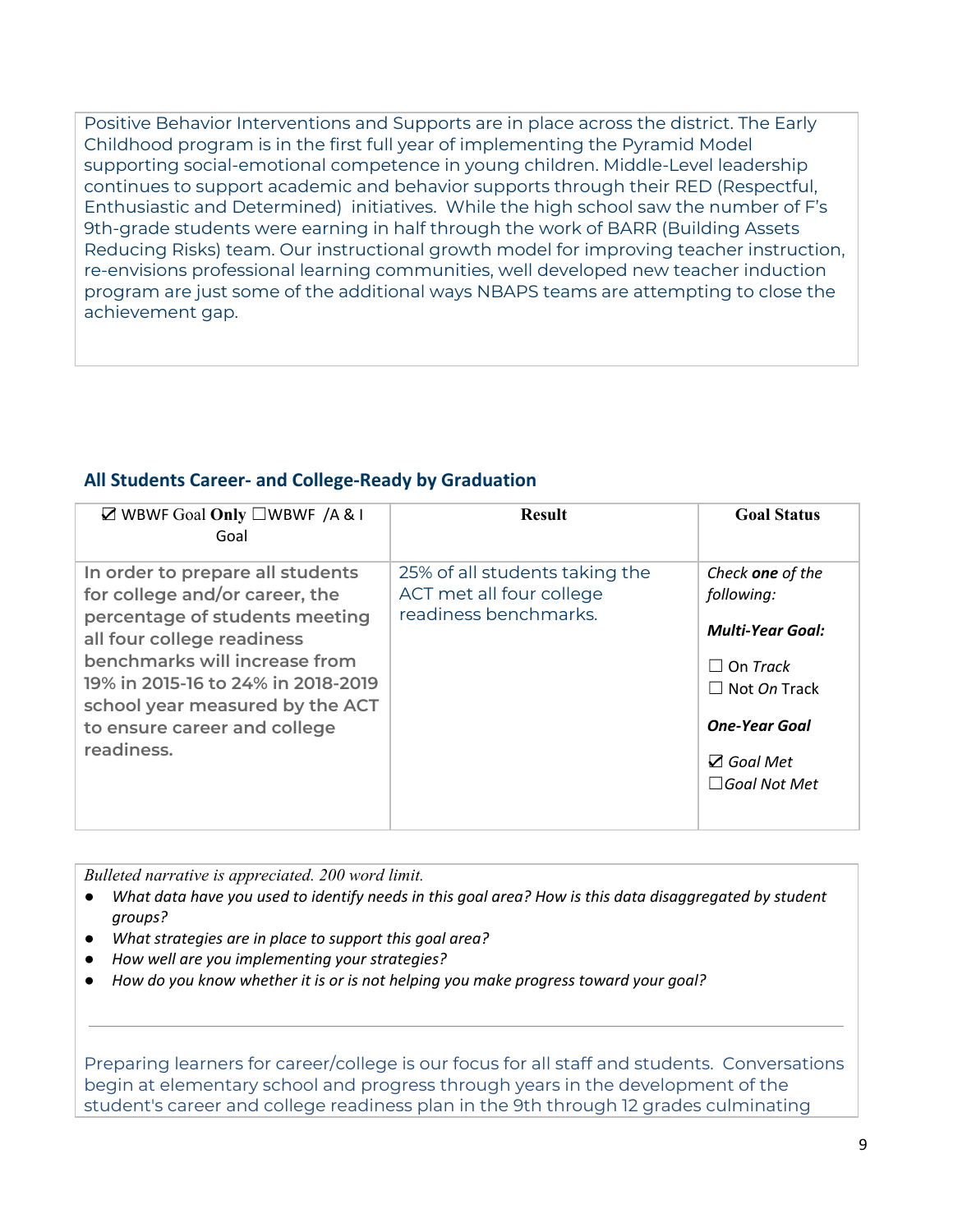with earning their diploma. NBAPS uses the ACT as a data point when monitoring progress toward this goal.

Our effectiveness in preparing all students for college and/or career starts with supporting students reaching annual growth goals and intervening early and often when evidence to the contrary is presented. PLCs play a vital part in assessing student progression in learning standards, determining evidence-based instructional methods while differentiating instruction for high and low performing students. Meeting weekly to discuss and evaluate student evidence is key.

Although we are pleased we met our long-term goal, continuous improvement remains our focus. Student and teacher feedback is assisting NBAPS refine the process for assessing readiness for college and/or career. All students are given the opportunity to participate in the ACT. To provide more personalization and equity, students depending on their career path now have the choice to take the Accuplacer and the Armed Services Vocational Aptitude Battery (ASVAB) test.

#### **All Students Graduate**

| $\boxtimes$ WBWF Goal Only $\square$ WBWF /A & I Goal                                                                                                                                              | <b>Result</b>                                                                            | <b>Goal Status</b>                                                                                                                                                                                                                                        |
|----------------------------------------------------------------------------------------------------------------------------------------------------------------------------------------------------|------------------------------------------------------------------------------------------|-----------------------------------------------------------------------------------------------------------------------------------------------------------------------------------------------------------------------------------------------------------|
| In order to meet the WBWF 2020 -<br>90% graduation rate goal as<br>outlined by the state of MN,<br><b>NBAPS</b> increases its 4-year<br>graduation rate from 83.6% in 2016<br>to 90% in 2017-2018. | 88.74% of students attending<br>North Branch Area High<br>School graduated in four years | Check one of the<br>following:<br><b>Multi-Year Goal:</b><br>$\mathbb Z$ On Track<br>$\Box$ Not On Track<br><b>One-Year Goal</b><br>$\Box$ Goal Met<br>$\triangledown$ Goal Not Met<br>$\Box$ District/charter<br>does not enroll<br>students in grade 12 |
|                                                                                                                                                                                                    |                                                                                          |                                                                                                                                                                                                                                                           |

*Bulleted narrative is appreciated. 200-word limit.*

- What data have you used to identify needs in this goal area? How is this data disaggregated by student *groups?*
- *● What strategies are in place to support this goal area?*
- *● How well are you implementing your strategies?*
- *● Met goal and making progress*
- *● How do you know whether it is or is not helping you make progress toward your goal?*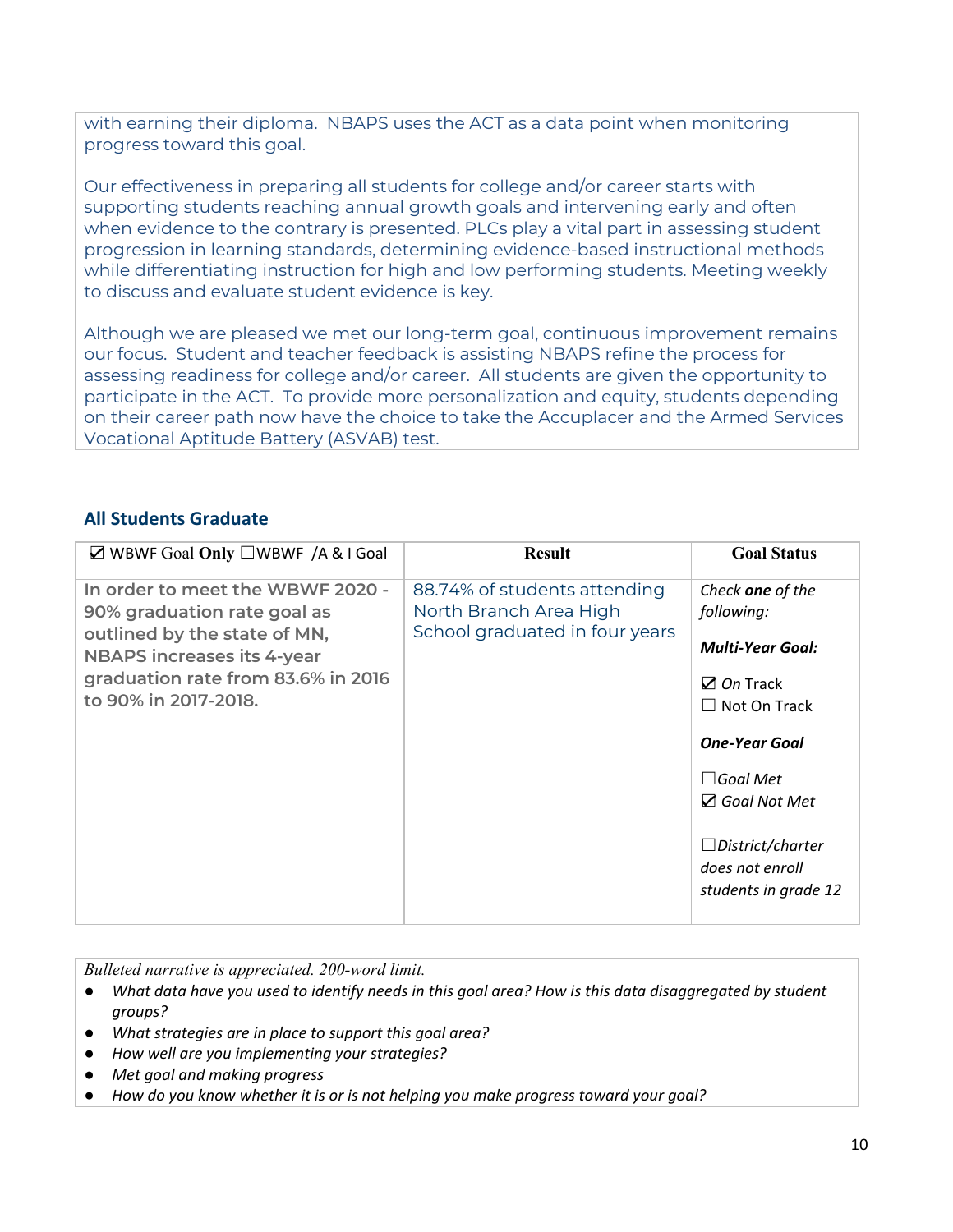Starting in grade nine, students earn credit for graduation. Through their high school career building, leadership teams and PLCs monitor credits earned, students earning no credit, classroom formative and summative data; behavior, attendance, and classroom walkthrough data. Ensuring leadership structures and systems are in place is critical. BARR is an evidence-based system established over a year ago to reduce the number of failing grades in grade nine. Through effective implementation, the number of failing grades was cut in half. Building leadership teams established effective data review teams at all grade levels, along with PBIS. The Director of Teaching and Learning and Supervisor for Student Supports conduct three accountability checks to ensure integrity of services along with identifying areas of growth, such as providing additional support in trauma-informed and restorative justice practices.

Although progress toward the graduation goal was made during the 2017-2018 school year, building leaders and staff continually re-examine data to improve practices. Over a year ago the director of teaching and learning and the high school principal started a process for building and district leaders to examine ways to provide more personalized learning and equity to ensure all students graduate prepared for college and/or career.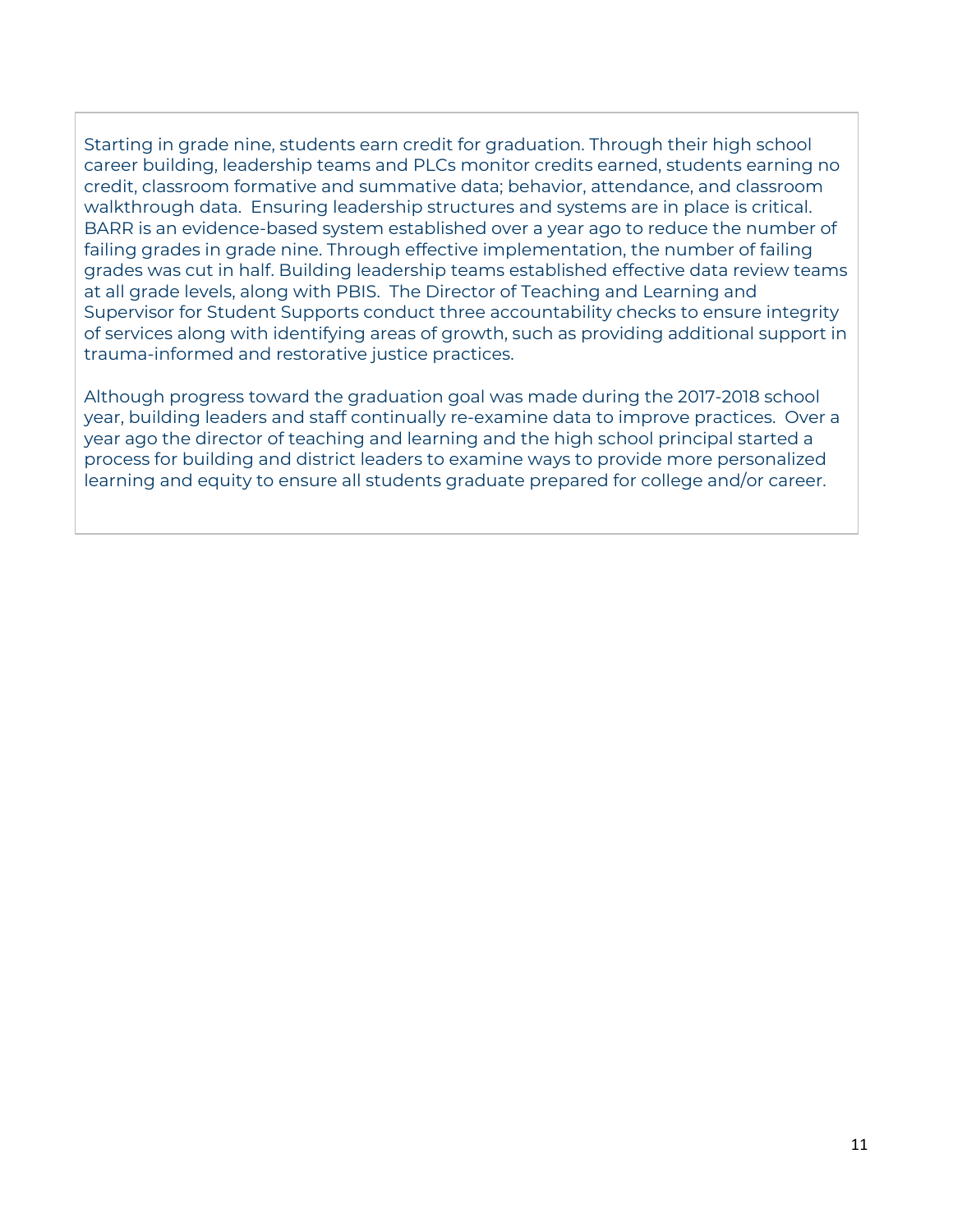# **Part B: Achievement and Integration Progress Report**

This portion is only required for districts participating in the A&I program.

If one of your A&I goals is the same as your WBWF goals, please note that in the box below and do not feel a need to repeat the information already provided for that goal area.

## **Achievement and Integration Goal 1**

| <b>Goal Statement</b>                     | <b>Achievement or</b><br><b>Integration Goal?</b>                                    | <b>Baseline</b>                                    | Year 1 (2017-18)<br>Actual                                                                                      | On Track?                                                                             |
|-------------------------------------------|--------------------------------------------------------------------------------------|----------------------------------------------------|-----------------------------------------------------------------------------------------------------------------|---------------------------------------------------------------------------------------|
| Provide the SMART goal<br>statement here. | Check one of the<br>following:<br>$\Box$ Achievement Goal<br>$\Box$ Integration Goal | Provide the<br>baseline<br>starting point<br>here. | Provide the result for<br>the $2017 - 18$ school<br>year that directly ties<br>back to the<br>established goal. | Check <b>one</b> of<br>the<br>following:<br>$\Box$ On Track<br>$\Box$ Not on<br>Track |

*Bulleted narrative is appreciated. 200-word limit.*

- What data have you used to identify needs in this goal area? How is this data disaggregated by student *groups?*
- *● What strategies are in place to support this goal area?*
- *● How well are you implementing your strategies?*
- *● How do you know whether it is or is not helping you make progress toward your goal?*

# **Achievement and Integration Goal 2**

| <b>Goal Statement</b> | Achievement or<br><b>Integration Goal?</b> | <b>Baseline</b> | Year 1 (2017-18)<br>Actual | On Track? |
|-----------------------|--------------------------------------------|-----------------|----------------------------|-----------|
|-----------------------|--------------------------------------------|-----------------|----------------------------|-----------|